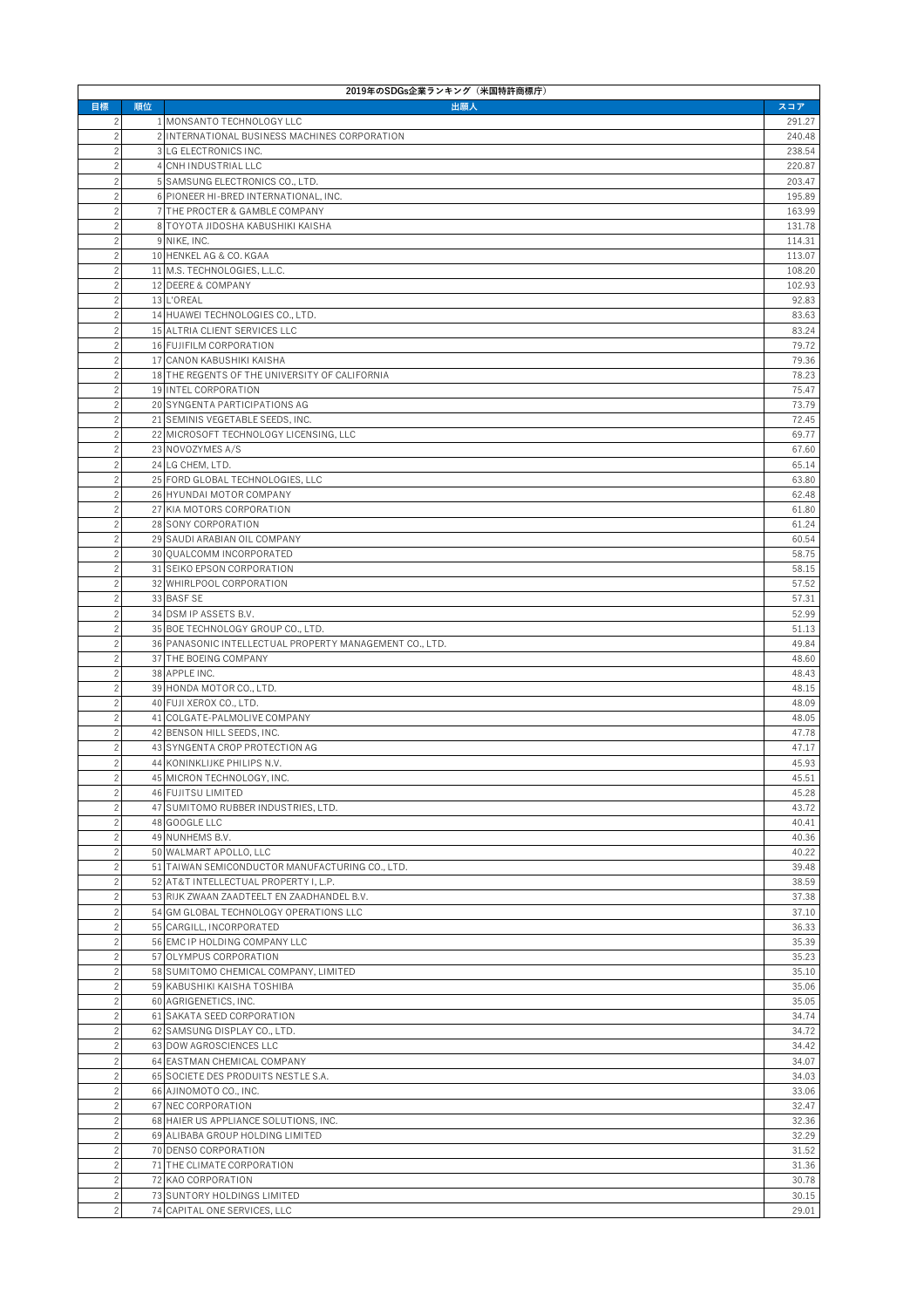| $\overline{c}$                   | 75 WISCONSIN ALUMNI RESEARCH FOUNDATION                                                                   | 28.87            |
|----------------------------------|-----------------------------------------------------------------------------------------------------------|------------------|
| $\overline{c}$                   | 76 JIANGNAN UNIVERSITY                                                                                    | 28.23            |
| $\overline{c}$                   | 77 KT&G CORPORATION                                                                                       | 28.09            |
| $\overline{c}$                   | 78 KONICA MINOLTA, INC.                                                                                   | 27.88            |
| $\overline{c}$                   | 79 ECOLAB USA INC.                                                                                        | 27.64            |
| $\overline{c}$                   | 80 TOSHIBA TEC KABUSHIKI KAISHA                                                                           | 27.33            |
| $\overline{c}$                   | 81 FIRMENICH SA                                                                                           | 27.08            |
| $\overline{c}$                   | 82 SHISEIDO COMPANY, LTD.                                                                                 | 26.81            |
| $\overline{c}$                   | 83 CISCO TECHNOLOGY, INC.                                                                                 | 26.70            |
| $\overline{c}$                   | 84 BROTHER KOGYO KABUSHIKI KAISHA                                                                         | 26.40            |
| $\overline{c}$                   | 85 HONEYWELL INTERNATIONAL INC.                                                                           | 26.38            |
| $\overline{c}$                   | 86 SK HYNIX INC.                                                                                          | 26.36            |
| $\overline{c}$                   | 87 3M INNOVATIVE PROPERTIES COMPANY                                                                       | 25.80            |
| $\overline{c}$                   | 88 SHARKNINJA OPERATING LLC<br>89 JAPAN TOBACCO INC.                                                      | 25.57            |
| $\overline{c}$<br>$\overline{c}$ | 90 KYOCERA DOCUMENT SOLUTIONS INC.                                                                        | 25.40<br>25.17   |
| $\overline{c}$                   | 91 SHARP KABUSHIKI KAISHA                                                                                 | 24.86            |
| $\overline{c}$                   | 92 ROBERT BOSCH GMBH                                                                                      | 24.51            |
| $\overline{c}$                   | 93 MASSACHUSETTS INSTITUTE OF TECHNOLOGY                                                                  | 24.50            |
| 2                                | 94 COVIDIEN LP                                                                                            | 24.01            |
| $\overline{c}$                   | 95 MIZKAN HOLDINGS CO., LTD.                                                                              | 23.27            |
| $\overline{c}$                   | 96 PURECIRCLE SDN BHD                                                                                     | 22.99            |
| $\overline{c}$                   | 97 PURDUE RESEARCH FOUNDATION                                                                             | 22.98            |
| $\overline{c}$                   | 98 CJ CHEILJEDANG CORPORATION                                                                             | 22.97            |
| 2                                | 99 TOSHIBA MEMORY CORPORATION                                                                             | 22.84            |
| $\overline{c}$                   | 100 BAYER AKTIENGESELLSCHAFT                                                                              | 22.78            |
| 3                                | 1 INTERNATIONAL BUSINESS MACHINES CORPORATION                                                             | 461.58           |
| 3                                | 2 THE REGENTS OF THE UNIVERSITY OF CALIFORNIA                                                             | 401.15           |
| $\mathbf{3}$                     | 3 SAMSUNG ELECTRONICS CO., LTD.                                                                           | 273.58           |
| $\mathbf{3}$                     | 4 GENENTECH, INC.                                                                                         | 246.36           |
| 3                                | 5 HOFFMANN-LA ROCHE INC.                                                                                  | 191.38           |
| 3                                | 6 MASSACHUSETTS INSTITUTE OF TECHNOLOGY                                                                   | 182.19           |
| 3                                | 7 REGENERON PHARMACEUTICALS, INC.                                                                         | 155.71           |
| 3                                | 8 PRESIDENT AND FELLOWS OF HARVARD COLLEGE                                                                | 151.79           |
| $\mathbf{3}$                     | 9 THE BOARD OF TRUSTEES OF THE LELAND STANFORD JUNIOR UNIVERSITY                                          | 148.12           |
| 3                                | 10 TOYOTA JIDOSHA KABUSHIKI KAISHA                                                                        | 142.86           |
| 3<br>3                           | 11 NOVARTIS AG<br>12 BRISTOL-MYERS SQUIBB COMPANY                                                         | 141.07<br>135.58 |
| $\mathbf{3}$                     | 13 MAYO FOUNDATION FOR MEDICAL EDUCATION AND RESEARCH                                                     | 128.66           |
| $\mathbf{3}$                     | 14 THE GENERAL HOSPITAL CORPORATION                                                                       | 124.39           |
| 3                                | 15 BOARD OF REGENTS, THE UNIVERSITY OF TEXAS SYSTEM                                                       | 124.02           |
| 3                                | 16 LG ELECTRONICS INC.                                                                                    | 123.28           |
| 3                                | 17 MEMORIAL SLOAN KETTERING CANCER CENTER                                                                 | 123.20           |
| $\overline{3}$                   | 18 KONINKLIJKE PHILIPS N.V.                                                                               | 121.43           |
| 3                                | 19 DANA-FARBER CANCER INSTITUTE, INC.                                                                     | 120.96           |
| 3                                | 20 HUAWEI TECHNOLOGIES CO., LTD.                                                                          | 117.01           |
| $\overline{3}$                   | 21 SIEMENS HEALTHCARE GMBH                                                                                | 116.66           |
| $\mathbf{3}$                     | 22 PFIZER INC.                                                                                            | 114.98           |
| $\overline{3}$                   | 23 THE TRUSTEES OF THE UNIVERSITY OF PENNSYLVANIA                                                         | 111.68           |
| $\mathbf{3}$                     | 24 MICROSOFT TECHNOLOGY LICENSING, LLC                                                                    | 110.59           |
| $\mathbf{3}$                     | 25 THE UNITED STATES OF AMERICA, AS REPRESENTED BY THE SECRETARY, DEPARTMENT OF HEALTH AND HUMAN SERVICES | 108.76           |
| $\mathbf{3}$                     | 26 IMMATICS BIOTECHNOLOGIES GMBH                                                                          | 108.54           |
| $\mathbf{3}$                     | 27 INTEL CORPORATION                                                                                      | 108.43           |
| $\mathbf{3}$                     | 28 FUJIFILM CORPORATION                                                                                   | 108.05           |
| $\mathbf{3}$                     | 29 MEDTRONIC. INC.                                                                                        | 107.77           |
| $\mathbf{3}$<br>$\mathbf{3}$     | 30 UNIVERSITY OF PITTSBURGH - OF THE COMMONWEALTH SYSTEM OF HIGHER EDUCATION                              | 105.67           |
| 3                                | 31 MERCK SHARP & DOHME CORP.<br>32 BOSTON SCIENTIFIC SCIMED, INC.                                         | 101.50<br>97.39  |
| $\mathbf{3}$                     | 33 THE JOHNS HOPKINS UNIVERSITY                                                                           | 94.79            |
| $\mathbf{3}$                     | 34 AMGEN INC.                                                                                             | 91.84            |
| $\mathbf{3}$                     | 35 SONY CORPORATION                                                                                       | 89.88            |
| $\mathbf{3}$                     | 36 COVIDIEN LP                                                                                            | 88.30            |
| 3                                | 37 DUKE UNIVERSITY                                                                                        | 85.33            |
| $\mathbf{3}$                     | 38 QUALCOMM INCORPORATED                                                                                  | 85.02            |
| $\mathbf{3}$                     | 39 CORNELL UNIVERSITY                                                                                     | 78.11            |
| $\mathbf{3}$                     | 40 JANSSEN PHARMACEUTICA NV                                                                               | 77.22            |
| $\mathbf{3}$                     | 41 IONIS PHARMACEUTICALS, INC.                                                                            | 77.13            |
| 3                                | 42 THE BRIGHAM AND WOMEN'S HOSPITAL, INC.                                                                 | 76.72            |
| $\mathbf{3}$                     | 43 CANON KABUSHIKI KAISHA                                                                                 | 76.45            |
| $\mathbf{3}$                     | 44 NORTHWESTERN UNIVERSITY                                                                                | 73.65            |
| $\mathbf{3}$                     | 45 INCYTE CORPORATION                                                                                     | 72.49            |
| $\mathbf{3}$                     | 46 BOE TECHNOLOGY GROUP CO., LTD.                                                                         | 70.62            |
| 3                                | <b>47 FUJITSU LIMITED</b>                                                                                 | 70.48            |
| $\mathbf{3}$                     | 48 CHILDREN'S MEDICAL CENTER CORPORATION                                                                  | 70.33            |
| $\mathbf{3}$                     | 49 THE BROAD INSTITUTE, INC.                                                                              | 69.94            |
| $\overline{3}$                   | 50 THE BOARD OF REGENTS OF THE UNIVERSITY OF TEXAS SYSTEM                                                 | 69.64            |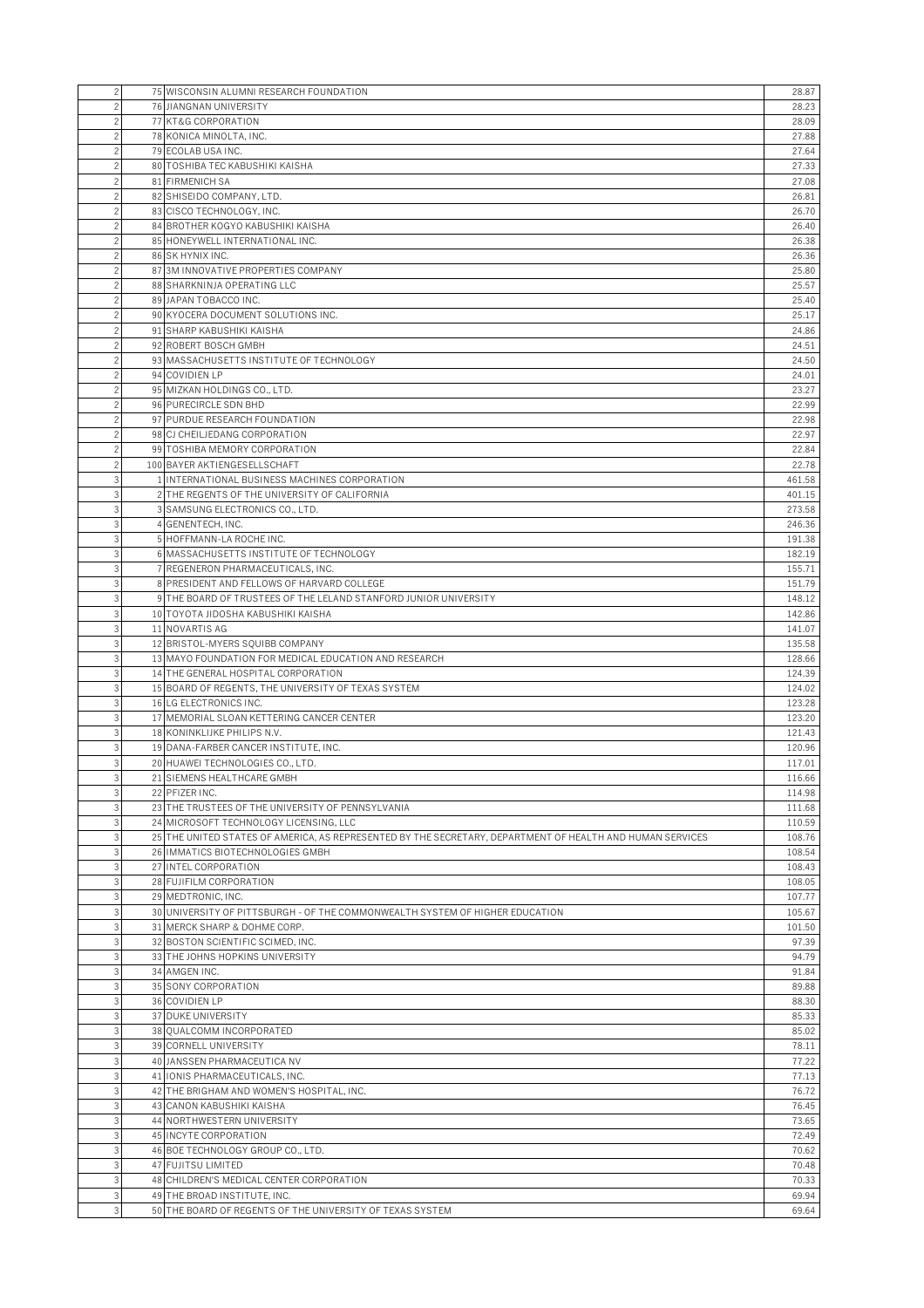|        | 51 YALE UNIVERSITY                                                                    | 69.57           |
|--------|---------------------------------------------------------------------------------------|-----------------|
|        | 52 APPLE INC.                                                                         | 68.28           |
|        | 53 BOEHRINGER INGELHEIM INTERNATIONAL GMBH                                            | 66.93           |
|        | 54 MICRON TECHNOLOGY, INC.                                                            | 66.73           |
| 3      | 55 PURDUE RESEARCH FOUNDATION                                                         | 66.62           |
| 3      | 56 HYUNDAI MOTOR COMPANY                                                              | 65.55           |
|        | 57 KIA MOTORS CORPORATION                                                             | 65.00           |
|        | 58 FORD GLOBAL TECHNOLOGIES, LLC                                                      | 64.77           |
|        | 59 WISCONSIN ALUMNI RESEARCH FOUNDATION                                               | 64.49           |
| 3      | 60 CASE WESTERN RESERVE UNIVERSITY                                                    | 63.03           |
|        | 61 GOOGLE LLC                                                                         | 62.04           |
|        | 62 EMORY UNIVERSITY<br>63 THE TRUSTEES OF COLUMBIA UNIVERSITY IN THE CITY OF NEW YORK | 61.69<br>60.83  |
|        | 64 NATERA, INC.                                                                       | 60.78           |
|        | 65 CEDARS-SINAI MEDICAL CENTER                                                        | 60.75           |
| 3      | 66 TAIWAN SEMICONDUCTOR MANUFACTURING CO., LTD.                                       | 59.39           |
|        | 67 LG CHEM, LTD.                                                                      | 59.24           |
|        | 68 ABBVIE INC.                                                                        | 59.08           |
|        | 69 CARDIAC PACEMAKERS, INC.                                                           | 58.11           |
| 3      | 70 BIOSENSE WEBSTER (ISRAEL) LTD.                                                     | 57.40           |
| 3      | 71 UNIVERSITY OF MASSACHUSETTS                                                        | 56.03           |
|        | 72 THE REGENTS OF THE UNIVERSITY OF MICHIGAN                                          | 55.68           |
|        | 73 THE REGENTS OF THE UNIVERSITY OF COLORADO, A BODY CORPORATE                        | 54.49           |
|        | 74 CENTRE NATIONAL DE LA RECHERCHE SCIENTIFIQUE                                       | 54.39           |
|        | 75 THERAVANCE BIOPHARMA R&D IP. LLC                                                   | 54.33           |
|        | 76 GE PRECISION HEALTHCARE LLC                                                        | 54.15           |
|        | 77 GILEAD SCIENCES, INC.                                                              | 54.05           |
|        | 78 AT&T INTELLECTUAL PROPERTY I, L.P.                                                 | 53.92           |
|        | 79 REGENTS OF THE UNIVERSITY OF MINNESOTA                                             | 53.50           |
|        | 80 FUJI XEROX CO., LTD.                                                               | 52.81           |
|        | 81 EDWARDS LIFESCIENCES CORPORATION                                                   | 52.67           |
|        | 82 CHUGAI SEIYAKU KABUSHIKI KAISHA                                                    | 50.93           |
|        | 83 EMC IP HOLDING COMPANY LLC                                                         | 50.67           |
|        | 84 UNIVERSITY OF WASHINGTON                                                           | 49.72           |
|        | 85 THE UNIVERSITY OF NORTH CAROLINA AT CHAPEL HILL                                    | 49.55           |
|        | 86 BIOGEN MA INC.                                                                     | 49.41           |
|        | 87 THE PROCTER & GAMBLE COMPANY                                                       | 49.19           |
|        | 88 NEC CORPORATION                                                                    | 48.23           |
|        | 89 ALIBABA GROUP HOLDING LIMITED                                                      | 48.04           |
|        | 90 JANSSEN BIOTECH, INC.                                                              | 47.95           |
|        | 91 OLYMPUS CORPORATION                                                                |                 |
|        |                                                                                       | 47.77           |
|        | 92 KOREA INSTITUTE OF SCIENCE AND TECHNOLOGY                                          | 47.44           |
|        | 93 DEPUY SYNTHES PRODUCTS, INC.                                                       | 47.31           |
|        | 94 HONDA MOTOR CO., LTD.                                                              | 45.60           |
|        | 95 ARIZONA BOARD OF REGENTS ON BEHALF OF ARIZONA STATE UNIVERSITY                     | 45.53           |
| 3      | 96 WASHINGTON UNIVERSITY                                                              | 45.51           |
| 3      | 97 ALLERGAN, INC.                                                                     | 45.11           |
|        | 98 THE BOARD OF TRUSTEES OF THE UNIVERSITY OF ILLINOIS                                | 44.81           |
|        | 99 PANASONIC INTELLECTUAL PROPERTY MANAGEMENT CO., LTD.                               | 44.63           |
| 3<br>6 | 100 BOSTON SCIENTIFIC NEUROMODULATION CORPORATION                                     | 43.91<br>423.92 |
| 6      | 1 LG ELECTRONICS INC.<br>2 SAMSUNG ELECTRONICS CO., LTD.                              | 309.62          |
| 6      | 3 INTERNATIONAL BUSINESS MACHINES CORPORATION                                         | 295.07          |
| 6      | 4 SAUDI ARABIAN OIL COMPANY                                                           | 233.35          |
| 6      | 5 TOYOTA JIDOSHA KABUSHIKI KAISHA                                                     | 214.90          |
| 6      | 6 SEIKO EPSON CORPORATION                                                             | 195.72          |
| 6      | 7 CANON KABUSHIKI KAISHA                                                              | 182.64          |
| 6      | 8 HALLIBURTON ENERGY SERVICES, INC.                                                   | 177.05          |
| 6      | 9 BROTHER KOGYO KABUSHIKI KAISHA                                                      | 144.61          |
| 6      | 10 BOE TECHNOLOGY GROUP CO., LTD.                                                     | 120.48          |
| 6      | 11 TAIWAN SEMICONDUCTOR MANUFACTURING CO., LTD.                                       | 108.38          |
| 6      | 12 HYUNDAI MOTOR COMPANY                                                              | 107.76          |
| 6      | 13 KIA MOTORS CORPORATION                                                             | 106.23          |
| 6      | 14 HUAWEI TECHNOLOGIES CO., LTD.                                                      | 106.22          |
| 6      | 15 INTEL CORPORATION                                                                  | 99.12           |
| 6      | 16 THE BOEING COMPANY                                                                 | 96.24           |
| 6      | 17 FUJIFILM CORPORATION                                                               | 91.33           |
| 6      | 18 FORD GLOBAL TECHNOLOGIES, LLC                                                      | 90.81           |
| 6      | 19 MICROSOFT TECHNOLOGY LICENSING, LLC                                                | 89.82           |
| 6      | 20 SAMSUNG DISPLAY CO., LTD.                                                          | 86.46           |
| 6      | 21 SONY CORPORATION                                                                   | 84.28           |
| 6      | 22 WHIRLPOOL CORPORATION                                                              | 81.93           |
| 6      | 23 LG CHEM, LTD.                                                                      | 74.78           |
| 6      | 24 QUALCOMM INCORPORATED                                                              | 72.28           |
| 6<br>6 | 25 DENSO CORPORATION<br>26 TOKYO ELECTRON LIMITED                                     | 71.35<br>69.54  |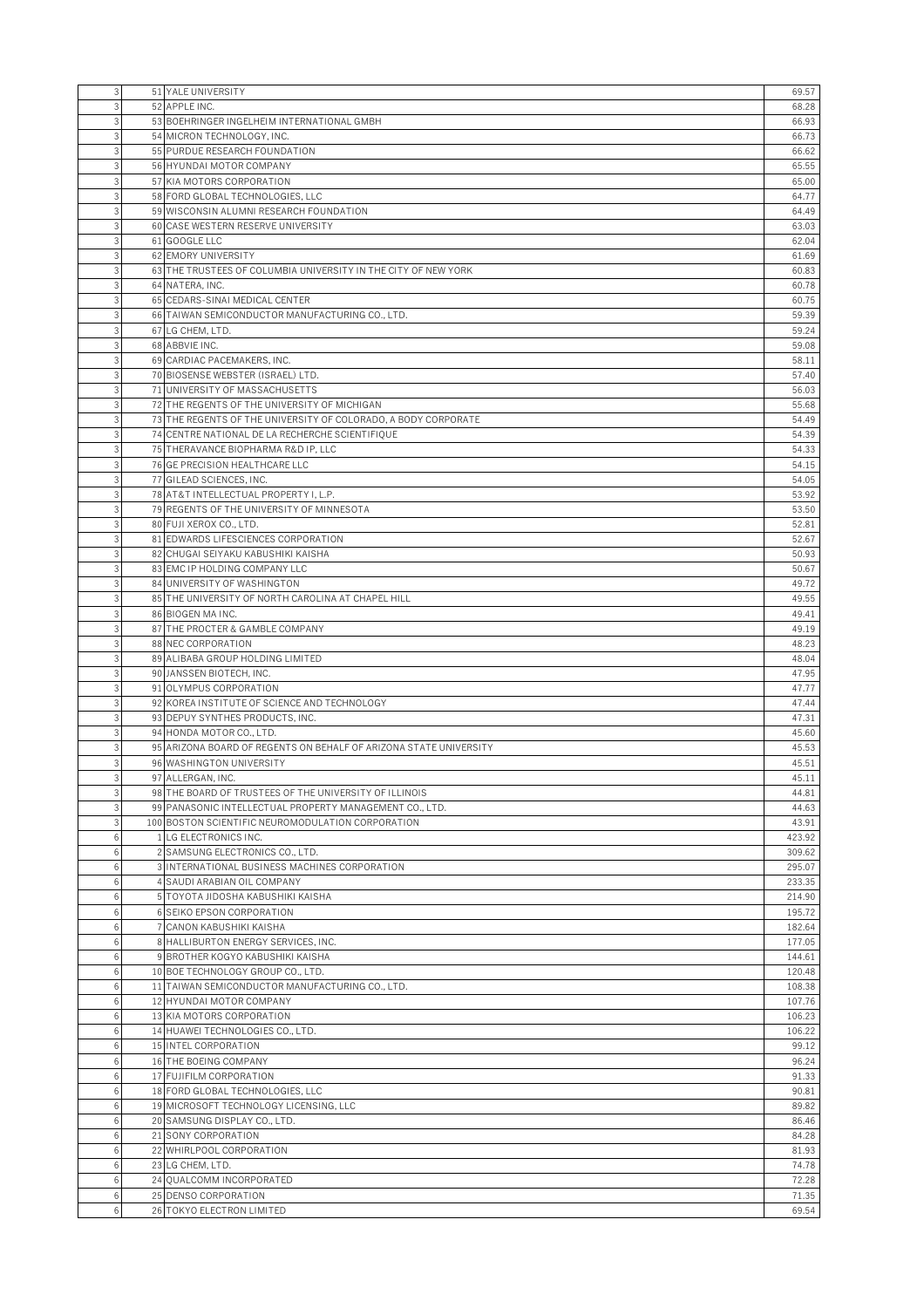| 6      | 27 MICRON TECHNOLOGY, INC.                                              | 69.45          |
|--------|-------------------------------------------------------------------------|----------------|
| 6      | 28 APPLE INC.                                                           | 67.51          |
| 6      | 29 OLYMPUS CORPORATION                                                  | 66.23          |
| 6      | 30 HONDA MOTOR CO., LTD.                                                | 65.93          |
| 6      | 31 HAIER US APPLIANCE SOLUTIONS, INC.                                   | 65.80          |
| 6      | 32 UNITED TECHNOLOGIES CORPORATION                                      | 63.55          |
|        | 33 PANASONIC INTELLECTUAL PROPERTY MANAGEMENT CO., LTD.                 | 62.06          |
|        | 34 FUJITSU LIMITED                                                      | 61.03          |
| 6      | 35 KYOCERA DOCUMENT SOLUTIONS INC.                                      | 57.37          |
| 6      | 36 RICOH COMPANY, LTD.                                                  | 56.57          |
| 6      | 37 THE PROCTER & GAMBLE COMPANY                                         | 55.99          |
| 6      | 38 FUJI XEROX CO., LTD.                                                 | 55.49          |
| 6      | 39 KABUSHIKI KAISHA TOSHIBA                                             | 53.39          |
| 6<br>6 | 40 TOSHIBA MEMORY CORPORATION<br>41 GM GLOBAL TECHNOLOGY OPERATIONS LLC | 52.64<br>51.00 |
| 6      | 42 GOOGLE LLC                                                           | 50.54          |
| 6      | 43 CATERPILLAR INC.                                                     | 50.30          |
| 6      | 44 KING FAHD UNIVERSITY OF PETROLEUM AND MINERALS                       | 49.69          |
| 6      | 45 HAMILTON SUNDSTRAND CORPORATION                                      | 48.98          |
| 6      | 46 APPLIED MATERIALS, INC.                                              | 48.77          |
| 6      | 47 GENERAL ELECTRIC COMPANY                                             | 47.08          |
| 6      | 48 EMC IP HOLDING COMPANY LLC                                           | 45.60          |
| 6      | 49 HONEYWELL INTERNATIONAL INC.                                         | 45.10          |
| 6      | 50 AT&T INTELLECTUAL PROPERTY I, L.P.                                   | 44.30          |
| 6      | 51 HEWLETT-PACKARD DEVELOPMENT COMPANY, L.P.                            | 43.81          |
| 6      | 52 ROBERT BOSCH GMBH                                                    | 42.77          |
|        | 53 SK HYNIX INC.                                                        | 42.11          |
| 6      | 54 KOHLER CO.                                                           | 41.86          |
| 6      | 55 LG DISPLAY CO., LTD.                                                 | 41.70          |
| 6<br>ĥ | 56 JOHNSON CONTROLS TECHNOLOGY COMPANY                                  | 40.97          |
| 6      | 57 BAKER HUGHES OILFIELD OPERATIONS LLC<br>58 ROLLS-ROYCE PLC           | 40.68<br>39.47 |
| 6      | 59 THE REGENTS OF THE UNIVERSITY OF CALIFORNIA                          | 39.02          |
| 6      | 60 ALIBABA GROUP HOLDING LIMITED                                        | 39.00          |
| 6      | 61 BOSTON SCIENTIFIC SCIMED, INC.                                       | 38.87          |
| 6      | 62 GOODRICH CORPORATION                                                 | 38.74          |
| 6      | 63 SHARP KABUSHIKI KAISHA                                               | 37.64          |
| 6      | 64 NIKE, INC.                                                           | 37.56          |
| 6      | 65 BECTON, DICKINSON AND COMPANY                                        | 36.66          |
| 6      | 66 BAKER HUGHES, A GE COMPANY, LLC                                      | 36.49          |
| 6      | 67 NEC CORPORATION                                                      | 36.32          |
| 6      | 68 MURATA MANUFACTURING CO., LTD.                                       | 35.95          |
| 6      | 69 SCHLUMBERGER TECHNOLOGY CORPORATION                                  | 35.77          |
| 6      | 70 CNH INDUSTRIAL AMERICA LLC                                           | 35.69          |
| 6<br>6 | 71 DEKA PRODUCTS LIMITED PARTNERSHIP<br>72 COVIDIEN LP                  | 35.68<br>34.86 |
| 6      | 73 CAPITAL ONE SERVICES, LLC                                            | 34.16          |
| 6      | 74 HAIER SMART HOME CO., LTD.                                           | 34.15          |
| 6      | 75 TOSHIBA TEC KABUSHIKI KAISHA                                         | 34.11          |
| 6      | 76 CISCO TECHNOLOGY, INC.                                               | 33.32          |
| 6      | 77 KONICA MINOLTA, INC.                                                 | 32.51          |
| 6      | 78 FANUC CORPORATION                                                    | 32.15          |
| 6      | 79 TERUMO KABUSHIKI KAISHA                                              | 30.81          |
| 6      | 80 NGK INSULATORS, LTD.                                                 | 30.09          |
| 6      | 81 KONINKLIJKE PHILIPS N.V.                                             | 30.07          |
| 6      | 82 EBARA CORPORATION                                                    | 29.76          |
| 6      | 83 MIDEA GROUP CO., LTD.                                                | 29.52          |
| 6<br>6 | 84 EVOQUA WATER TECHNOLOGIES LLC<br>85 TEXAS INSTRUMENTS INCORPORATED   | 29.40<br>29.23 |
| 6      | 86 ILLINOIS TOOL WORKS INC.                                             | 27.93          |
| 6      | 87 DELL PRODUCTS L.P.                                                   | 27.60          |
| 6      | 88 ECOLAB USA INC.                                                      | 27.40          |
| 6      | 89 KYOCERA CORPORATION                                                  | 27.30          |
| 6      | 90 3M INNOVATIVE PROPERTIES COMPANY                                     | 27.18          |
| 6      | 91 JAPAN DISPLAY INC.                                                   | 27.11          |
| 6      | 92 ORACLE INTERNATIONAL CORPORATION                                     | 26.96          |
| 6      | 93 MASSACHUSETTS INSTITUTE OF TECHNOLOGY                                | 26.93          |
| 6      | 94 MITSUBISHI ELECTRIC CORPORATION                                      | 26.79          |
| 6      | 95 AISIN SEIKI KABUSHIKI KAISHA                                         | 26.78          |
| 6      | 96 NIPPON TELEGRAPH AND TELEPHONE CORPORATION                           | 26.54          |
| 6      | 97 FRESENIUS MEDICAL CARE DEUTSCHLAND GMBH                              | 26.13          |
| 6      | 98 SHIMADZU CORPORATION                                                 | 25.70          |
| 6<br>6 | 99 BANK OF AMERICA CORPORATION<br>100 VMWARE, INC.                      | 25.31<br>25.27 |
|        | 1 TOYOTA JIDOSHA KABUSHIKI KAISHA                                       | 1521.97        |
|        | 2 TAIWAN SEMICONDUCTOR MANUFACTURING CO., LTD.                          | 1249.53        |
|        |                                                                         |                |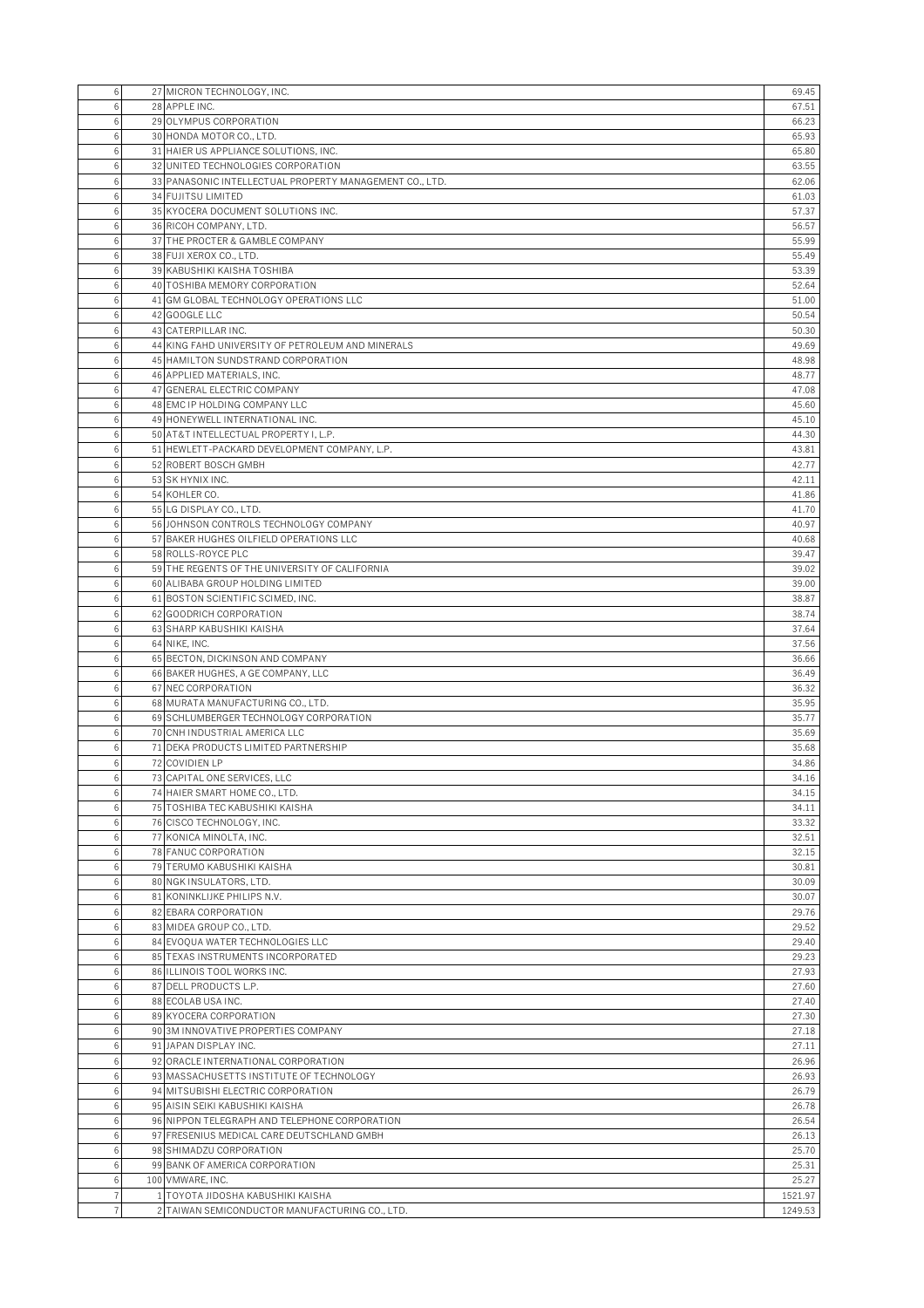| 7                   | 3 SAMSUNG ELECTRONICS CO., LTD.                                                | 1210.87          |
|---------------------|--------------------------------------------------------------------------------|------------------|
| $\overline{7}$      | 4 INTERNATIONAL BUSINESS MACHINES CORPORATION                                  | 1119.05          |
| 7                   | 5 LG CHEM, LTD.                                                                | 981.03           |
| 7                   | 6 HYUNDAI MOTOR COMPANY                                                        | 564.03           |
|                     | 7 KIA MOTORS CORPORATION                                                       | 558.15           |
| $\overline{7}$      | 8 HONDA MOTOR CO., LTD.                                                        | 515.26           |
| $\overline{7}$      | 9 MURATA MANUFACTURING CO., LTD.                                               | 510.49           |
| $\overline{7}$      | 10 DENSO CORPORATION                                                           | 502.18           |
| 7                   | 11 INTEL CORPORATION                                                           | 496.15           |
| $\overline{7}$      | 12 MICRON TECHNOLOGY, INC.                                                     | 482.13           |
| $\overline{7}$      | 13 BOE TECHNOLOGY GROUP CO., LTD.                                              | 469.82           |
| $\overline{7}$      | 14 PANASONIC INTELLECTUAL PROPERTY MANAGEMENT CO., LTD.                        | 453.63           |
| $\overline{7}$      | 15 KABUSHIKI KAISHA TOSHIBA                                                    | 430.09           |
| 7                   | 16 FORD GLOBAL TECHNOLOGIES, LLC                                               | 418.39           |
| 7                   | 17 LG ELECTRONICS INC.                                                         | 411.93           |
| $\overline{7}$      | 18 GM GLOBAL TECHNOLOGY OPERATIONS LLC                                         | 397.65           |
| 7<br>$\overline{7}$ | 19 SAMSUNG DISPLAY CO., LTD.<br>20 CANON KABUSHIKI KAISHA                      | 371.01<br>362.32 |
|                     |                                                                                | 355.54           |
|                     | 21 TEXAS INSTRUMENTS INCORPORATED<br>22 ROLLS-ROYCE PLC                        | 333.91           |
| $\overline{7}$      | 23 TDK CORPORATION                                                             | 322.95           |
| 7                   | 24 SEMICONDUCTOR COMPONENTS INDUSTRIES, LLC                                    | 315.74           |
| $\overline{7}$      | 25 GENERAL ELECTRIC COMPANY                                                    | 310.83           |
|                     | 26 LG DISPLAY CO., LTD.                                                        | 308.78           |
| 7                   | 27 TOSHIBA MEMORY CORPORATION                                                  | 307.13           |
|                     | 28 UNITED TECHNOLOGIES CORPORATION                                             | 295.12           |
| 7                   | 29 CONTEMPORARY AMPEREX TECHNOLOGY CO., LIMITED                                | 293.54           |
| $\overline{7}$      | 30 SAMSUNG ELECTRO-MECHANICS CO., LTD.                                         | 290.34           |
|                     | 31 NICHIA CORPORATION                                                          | 282.69           |
| 7                   | 32 SEIKO EPSON CORPORATION                                                     | 269.58           |
| 7                   | 33 APPLE INC.                                                                  | 258.93           |
| 7                   | 34 MITSUBISHI ELECTRIC CORPORATION                                             | 256.48           |
| $\overline{7}$      | 35 SONY CORPORATION                                                            | 251.31           |
| 7                   | 36 THE BOEING COMPANY                                                          | 246.17           |
| 7                   | 37 SK HYNIX INC.                                                               | 227.56           |
| 7                   | 38 FUJIFILM CORPORATION                                                        | 226.68           |
| 7                   | 39 INFINEON TECHNOLOGIES AG                                                    | 222.35           |
| $\overline{7}$      | 40 FUJI ELECTRIC CO., LTD.                                                     | 220.10           |
| 7                   | 41 FUJITSU LIMITED                                                             | 218.69           |
| 7                   | 42 HUAWEI TECHNOLOGIES CO., LTD.                                               | 213.26           |
| 7                   | 43 HAMILTON SUNDSTRAND CORPORATION                                             | 210.09           |
| $\overline{7}$      | 44 SUMITOMO ELECTRIC INDUSTRIES, LTD.                                          | 207.57           |
| $\overline{7}$      | 45 SEMICONDUCTOR ENERGY LABORATORY CO., LTD.                                   | 196.77           |
|                     | 46 ROBERT BOSCH GMBH<br>47 SIEMENS AKTIENGESELLSCHAFT                          | 196.46<br>183.07 |
| 7                   | 48 BAYERISCHE MOTOREN WERKE AKTIENGESELLSCHAFT                                 | 179.92           |
| 7 <sup>1</sup>      | 49 APPLIED MATERIALS, INC.                                                     | 175.07           |
| $\overline{7}$      | 50 MICROSOFT TECHNOLOGY LICENSING, LLC                                         | 172.83           |
| 7                   | 51 FANUC CORPORATION                                                           | 172.57           |
| $\overline{7}$      | 52 EATON INTELLIGENT POWER LIMITED                                             | 171.23           |
| $\overline{7}$      | 53 SEMICONDUCTOR MANUFACTURING INTERNATIONAL CORPORATION                       | 171.07           |
| $\overline{7}$      | 54 HONEYWELL INTERNATIONAL INC.                                                | 168.04           |
| $\overline{7}$      | 55 QUALCOMM INCORPORATED                                                       | 164.60           |
| 7                   | 56 ROHM CO., LTD.                                                              | 163.74           |
| $\overline{7}$      | 57 CATERPILLAR INC.                                                            | 158.46           |
| $\overline{7}$      | 58 PRATT & WHITNEY CANADA CORP.                                                | 156.83           |
| $\overline{7}$      | 59 SAMSUNG SDI CO., LTD.                                                       | 154.22           |
| $\overline{7}$      | 60 ABB SCHWEIZ AG                                                              | 151.87           |
| 7                   | 61 YAZAKI CORPORATION                                                          | 147.46           |
| $\overline{7}$      | 62 ADVANCED SEMICONDUCTOR ENGINEERING, INC.                                    | 137.48           |
| 7                   | 63 SCHAEFFLER TECHNOLOGIES AG & CO. KG                                         | 136.68           |
| $\overline{7}$      | 64 TOSHIBA ELECTRONIC DEVICES & STORAGE CORPORATION                            | 136.48           |
| $\overline{7}$      | 65 SONY SEMICONDUCTOR SOLUTIONS CORPORATION                                    | 136.37           |
| 7                   | 66 STMICROELECTRONICS S.R.L.                                                   | 132.41           |
| $\overline{7}$      | 67 AUDI AG                                                                     | 129.62           |
| 7                   | 68 OLYMPUS CORPORATION                                                         | 128.83           |
| $\overline{7}$      | 69 COMMISSARIAT A L'ENERGIE ATOMIQUE ET AUX ENERGIES ALTERNATIVES              | 123.48           |
| $\overline{7}$      | 70 SAUDI ARABIAN OIL COMPANY                                                   | 122.19           |
| 7<br>$\overline{7}$ | 71 SHARP KABUSHIKI KAISHA<br>72 SANYO ELECTRIC CO., LTD.                       | 119.87           |
| 7                   | 73 LG INNOTEK CO., LTD.                                                        | 119.37<br>118.77 |
| $\overline{7}$      | 74 SUMITOMO WIRING SYSTEMS, LTD.                                               | 116.94           |
| $\overline{7}$      | 75 JOHNSON CONTROLS TECHNOLOGY COMPANY                                         | 114.47           |
| 7                   | 76 SKYWORKS SOLUTIONS, INC.                                                    | 113.23           |
| $\overline{7}$      | 77 UNITED MICROELECTRONICS CORP.                                               | 108.50           |
| $\overline{7}$      | 78 WUHAN CHINA STAR OPTOELECTRONICS SEMICONDUCTOR DISPLAY TECHNOLOGY CO., LTD. | 107.98           |
|                     |                                                                                |                  |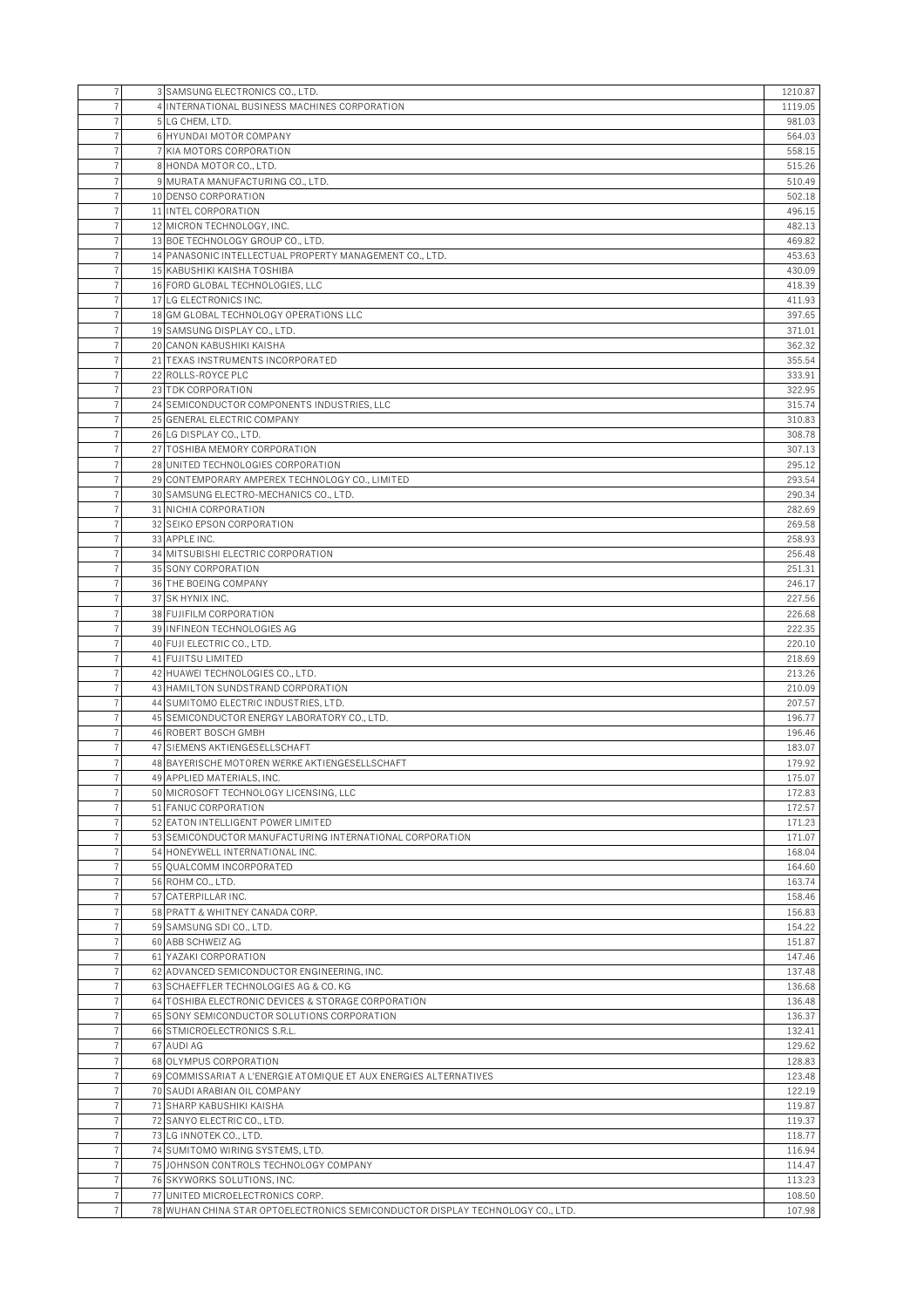| 7      | 79 THE REGENTS OF THE UNIVERSITY OF CALIFORNIA                              | 105.23         |
|--------|-----------------------------------------------------------------------------|----------------|
|        | 80 RENESAS ELECTRONICS CORPORATION                                          | 103.54         |
|        | 81 DR. ING. H.C. F. PORSCHE AKTIENGESELLSCHAFT                              | 101.13         |
| 7      | 82 ROLLS-ROYCE CORPORATION                                                  | 101.06         |
|        | 83 TAIYO YUDEN CO., LTD.                                                    | 101.05         |
|        | 84 GLOBALFOUNDRIES INC.                                                     | 98.28          |
|        | 85 GOOGLE LLC                                                               | 96.80          |
|        | 86 RAYTHEON COMPANY                                                         | 94.75          |
| 7      | 87 HITACHI AUTOMOTIVE SYSTEMS, LTD.                                         | 93.65          |
|        | 88 SANDISK TECHNOLOGIES LLC                                                 | 92.69          |
|        | 89 CONCEPT LASER GMBH                                                       | 91.38          |
|        | 90 SAFRAN AIRCRAFT ENGINES                                                  | 91.18          |
|        | 91 MASSACHUSETTS INSTITUTE OF TECHNOLOGY                                    | 89.85          |
|        | 92 INDUSTRIAL TECHNOLOGY RESEARCH INSTITUTE                                 | 89.80          |
|        | 93 TOKYO ELECTRON LIMITED                                                   | 87.24          |
|        | 94 VOLKSWAGEN AKTIENGESELLSCHAFT                                            | 85.56          |
|        | 95 JTEKT CORPORATION                                                        | 85.16          |
|        | 96 SIEMENS HEALTHCARE GMBH                                                  | 85.10          |
|        | 97 NXP USA, INC.                                                            | 84.73<br>84.05 |
|        | 98 LUTRON TECHNOLOGY COMPANY LLC<br>99 SUBARU CORPORATION                   | 82.85          |
|        | 100 GOODRICH CORPORATION                                                    | 82.27          |
| 8      | 1 INTERNATIONAL BUSINESS MACHINES CORPORATION                               | 443.71         |
| 8      | 2 SAMSUNG ELECTRONICS CO., LTD.                                             | 216.69         |
| 8      | 3 MASTERCARD INTERNATIONAL INCORPORATED                                     | 172.52         |
| 8      | 4 CAPITAL ONE SERVICES, LLC                                                 | 168.84         |
| 8      | 5 TOYOTA JIDOSHA KABUSHIKI KAISHA                                           | 149.50         |
| 8      | 6 MICROSOFT TECHNOLOGY LICENSING, LLC                                       | 135.80         |
| 8      | 7 LG ELECTRONICS INC.                                                       | 130.71         |
| 8      | 8 HUAWEI TECHNOLOGIES CO., LTD.                                             | 106.61         |
| 8      | 9 FUJI XEROX CO., LTD.                                                      | 105.86         |
| 8      | 10 CANON KABUSHIKI KAISHA                                                   | 96.33          |
| 8      | 11 TOSHIBA TEC KABUSHIKI KAISHA                                             | 94.67          |
| 8      | 12 FUJITSU LIMITED                                                          | 92.96          |
| 8      | 13 INTEL CORPORATION                                                        | 89.75          |
| 8      | 14 ALIBABA GROUP HOLDING LIMITED                                            | 84.92          |
| 8      | 15 WALMART APOLLO, LLC                                                      | 78.79          |
| 8      | 16 GOOGLE LLC                                                               | 78.29          |
| 8      | 17 SONY CORPORATION                                                         | 76.38          |
| 8      | 18 FANUC CORPORATION                                                        | 74.99          |
| 8      | 19 VISA INTERNATIONAL SERVICE ASSOCIATION                                   | 74.36          |
| 8      | 20 TAIWAN SEMICONDUCTOR MANUFACTURING CO., LTD.                             | 68.72          |
| 8      | 21 OUALCOMM INCORPORATED                                                    | 68.25          |
| 8      | 22 NEC CORPORATION                                                          | 67.28          |
| 8<br>8 | 23 APPLE INC.<br>24 SEIKO EPSON CORPORATION                                 | 63.94<br>61.68 |
| 8      | 25 FORD GLOBAL TECHNOLOGIES, LLC                                            | 56.42          |
| 8      | 26 HYUNDAI MOTOR COMPANY                                                    | 54.99          |
| 8      | 27 MICRON TECHNOLOGY, INC.                                                  | 54.85          |
| 8      | 28 BOE TECHNOLOGY GROUP CO., LTD.                                           | 54.70          |
| 8      | 29 KIA MOTORS CORPORATION                                                   | 54.53          |
| 8      | 30 NIPPON TELEGRAPH AND TELEPHONE CORPORATION                               | 54.32          |
| 8      | 31 AT&T INTELLECTUAL PROPERTY I. L.P.                                       | 51.21          |
| 8      | 32 PAYPAL, INC.                                                             | 49.85          |
| 8      | 33 EMC IP HOLDING COMPANY LLC                                               | 48.71          |
| 8      | 34 BANK OF AMERICA CORPORATION                                              | 48.51          |
| 8      | 35 PANASONIC INTELLECTUAL PROPERTY MANAGEMENT CO., LTD.                     | 47.21          |
| 8      | 36 THE BOEING COMPANY                                                       | 47.07          |
| 8      | 37 KYOCERA DOCUMENT SOLUTIONS INC.                                          | 45.07          |
| 8      | 38 HONDA MOTOR CO., LTD.                                                    | 43.91          |
| 8      | 39 KABUSHIKI KAISHA TOSHIBA                                                 | 41.91          |
| 8      | 40 LG CHEM, LTD.                                                            | 39.93          |
| 8      | 41 FUJIFILM CORPORATION                                                     | 39.87          |
| 8      | 42 ADOBE INC.                                                               | 38.14          |
| 8      | 43 ORACLE INTERNATIONAL CORPORATION                                         | 37.83          |
| 8      | 44 AMAZON TECHNOLOGIES, INC.                                                | 37.01          |
| 8      | 45 IGT                                                                      | 35.92          |
| 8<br>8 | 46 KONICA MINOLTA, INC.<br>47 TENCENT TECHNOLOGY (SHENZHEN) COMPANY LIMITED | 35.30<br>34.97 |
| 8      | 48 JPMORGAN CHASE BANK, N.A.                                                | 34.86          |
| 8      | 49 GM GLOBAL TECHNOLOGY OPERATIONS LLC                                      | 34.61          |
| 8      | 50 BROTHER KOGYO KABUSHIKI KAISHA                                           | 34.14          |
| 8      | 51 SAP SE                                                                   | 33.07          |
| 8      | 52 HITACHI, LTD.                                                            | 32.79          |
| 8      | 53 INTUIT INC.                                                              | 32.78          |
| 8      | 54 SK HYNIX INC.                                                            | 32.75          |
|        |                                                                             |                |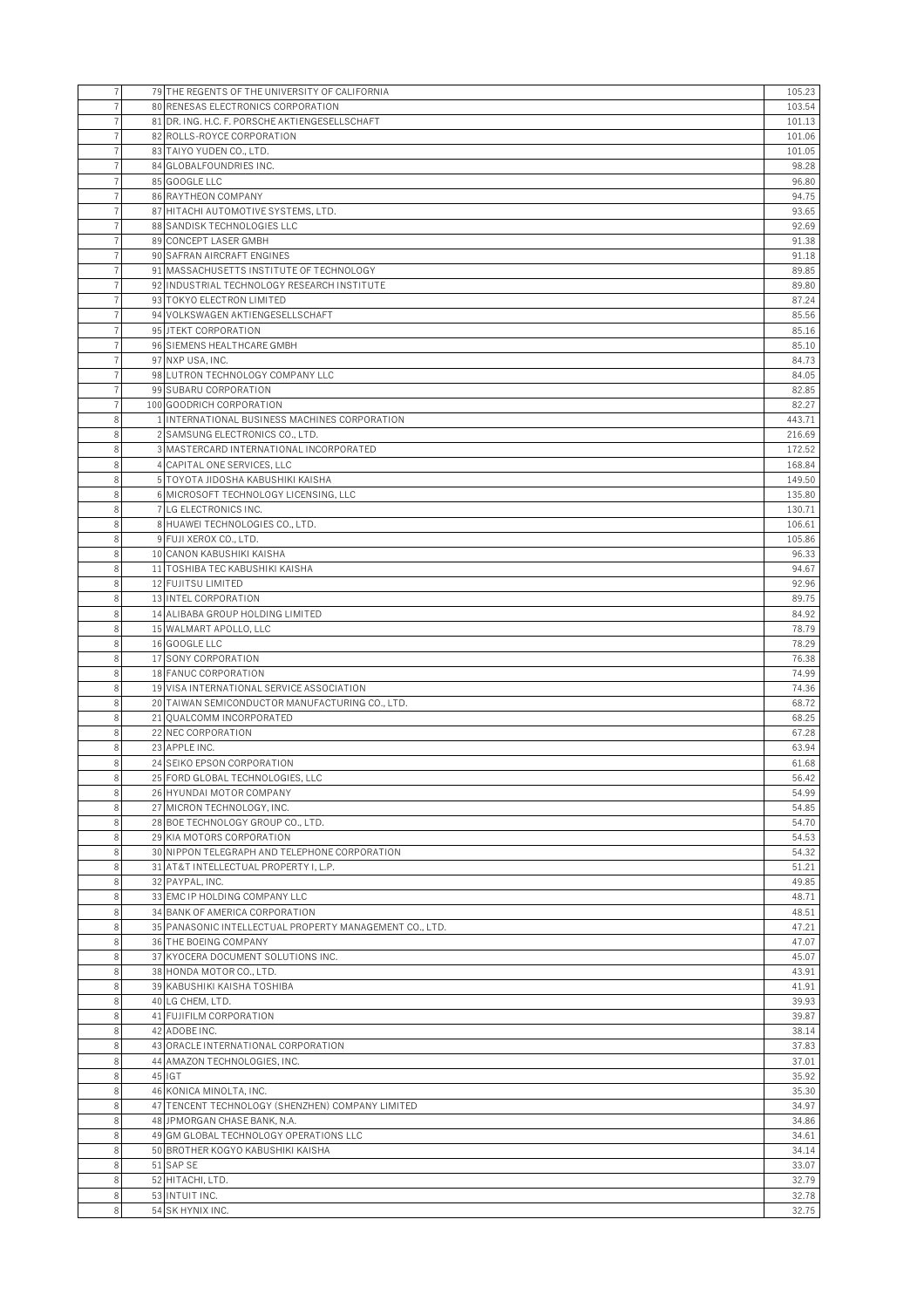| 8      | 55 SAUDI ARABIAN OIL COMPANY                                                                          | 32.22              |
|--------|-------------------------------------------------------------------------------------------------------|--------------------|
| 8      | 56 CISCO TECHNOLOGY, INC.                                                                             | 31.51              |
| 8      | 57 SAMSUNG DISPLAY CO., LTD.                                                                          | 31.50              |
| 8      | 58 DENSO CORPORATION                                                                                  | 31.31              |
| 8      | 59 TOSHIBA MEMORY CORPORATION                                                                         | 30.53              |
| 8      | 60 OMRON CORPORATION                                                                                  | 30.31              |
| 8      | 61 SALESFORCE.COM, INC.                                                                               | 29.32              |
| 8      | 62 DELL PRODUCTS L.P.                                                                                 | 28.55              |
| 8<br>8 | 63 ACCENTURE GLOBAL SOLUTIONS LIMITED                                                                 | 27.56              |
| 8      | 64 SQUARE, INC.<br>65 RICOH COMPANY, LTD.                                                             | 27.26<br>26.55     |
| 8      | 66 AMERICAN EXPRESS TRAVEL RELATED SERVICES COMPANY, INC.                                             | 26.34              |
| 8      | 67 EBAY INC.                                                                                          | 25.51              |
| 8      | 68 OLYMPUS CORPORATION                                                                                | 24.47              |
| 8      | 69 SHARP KABUSHIKI KAISHA                                                                             | 24.18              |
| 8      | 70 ELECTRONICS AND TELECOMMUNICATIONS RESEARCH INSTITUTE                                              | 24.17              |
| 8      | 71 VMWARE, INC.                                                                                       | 24.13              |
| 8      | 72 THE REGENTS OF THE UNIVERSITY OF CALIFORNIA                                                        | 23.70              |
| 8      | 73 CATERPILLAR INC.                                                                                   | 23.52              |
| 8      | 74 HONEYWELL INTERNATIONAL INC.                                                                       | 23.39              |
| 8      | 75 SHOPIFY INC.                                                                                       | 22.73              |
| 8      | 76 TEXAS INSTRUMENTS INCORPORATED                                                                     | 22.71              |
| 8      | 77 ROBERT BOSCH GMBH                                                                                  | 22.24              |
| 8      | 78 APPLIED MATERIALS, INC.                                                                            | 22.22              |
| 8      | 79 WORLDPAY, LLC                                                                                      | 21.96              |
| 8      | 80 TOKYO ELECTRON LIMITED                                                                             | 21.88              |
| 8      | 81 GENERAL ELECTRIC COMPANY                                                                           | 21.86              |
| 8      | 82 ARISTOCRAT TECHNOLOGIES AUSTRALIA PTY LIMITED                                                      | 20.80              |
| 8      | 83 TELEFONAKTIEBOLAGET LM ERICSSON (PUBL)                                                             | 20.34              |
| 8      | 84 NIKE, INC.                                                                                         | 20.27              |
| 8      | 85 MURATA MANUFACTURING CO., LTD.                                                                     | 20.25              |
| 8<br>8 | 86 BAIDU ONLINE NETWORK TECHNOLOGY (BEIJING) CO., LTD.<br>87 INDUSTRIAL TECHNOLOGY RESEARCH INSTITUTE | 19.58<br>19.47     |
| 8      | 88 GROUPON, INC.                                                                                      | 19.33              |
| 8      | 89 BEIJING XIAOMI MOBILE SOFTWARE CO., LTD.                                                           | 18.38              |
| 8      | 90 GAMBLIT GAMING, LLC                                                                                | 17.81              |
| 8      | 91 THE PROCTER & GAMBLE COMPANY                                                                       | 17.80              |
| 8      | 92 THE TORONTO-DOMINION BANK                                                                          | 17.73              |
| 8      | 93 NTT DOCOMO, INC.                                                                                   | 17.71              |
| 8      | 94 UNITED TECHNOLOGIES CORPORATION                                                                    | 17.59              |
| 8      | 95 GUANGDONG OPPO MOBILE TELECOMMUNICATIONS CORP., LTD.                                               | 17.21              |
| 8      | 96 KONINKLIJKE PHILIPS N.V.                                                                           | 17.19              |
| 8      | 97 SIEMENS AKTIENGESELLSCHAFT                                                                         | 16.69              |
| 8      | 98 HEWLETT PACKARD ENTERPRISE DEVELOPMENT LP                                                          | 16.60              |
| 8      | 99 CHICAGO MERCANTILE EXCHANGE INC.                                                                   | 16.44              |
| 8      | 100 LG DISPLAY CO., LTD.                                                                              | 16.42              |
| 9      | 1 INTERNATIONAL BUSINESS MACHINES CORPORATION                                                         | 5217.59            |
| 9      | 2 SAMSUNG ELECTRONICS CO., LTD.                                                                       | 3748.50            |
|        | 3 HUAWEI TECHNOLOGIES CO., LTD.                                                                       | 2904.45            |
| 9      | 4 INTEL CORPORATION                                                                                   | 2209.38            |
| 9      | 5 MICROSOFT TECHNOLOGY LICENSING, LLC                                                                 | 2035.00            |
| 9      | 6 QUALCOMM INCORPORATED                                                                               | 1882.89            |
| 9      | 7 LG ELECTRONICS INC.                                                                                 | 1731.00            |
| 9      | 8 MICRON TECHNOLOGY, INC.                                                                             | 1296.08            |
| 9<br>9 | 9 SONY CORPORATION<br>10 EMC IP HOLDING COMPANY LLC                                                   | 1283.71<br>1165.96 |
| 9      | 11 APPLE INC.                                                                                         | 1134.83            |
| 9      | 12 AT&T INTELLECTUAL PROPERTY I. L.P.                                                                 | 1124.66            |
| 9      | 13 GOOGLE LLC                                                                                         | 1123.26            |
| 9      | 14 FUJITSU LIMITED                                                                                    | 1064.17            |
| 9      | 15 ALIBABA GROUP HOLDING LIMITED                                                                      | 945.86             |
| 9      | 16 TAIWAN SEMICONDUCTOR MANUFACTURING CO., LTD.                                                       | 911.22             |
| 9      | 17 CISCO TECHNOLOGY, INC.                                                                             | 859.36             |
| 9      | 18 SK HYNIX INC.                                                                                      | 841.00             |
| 9      | 19 CANON KABUSHIKI KAISHA                                                                             | 769.03             |
| 9      | 20 CAPITAL ONE SERVICES, LLC                                                                          | 722.89             |
| 9      | 21 ORACLE INTERNATIONAL CORPORATION                                                                   | 688.65             |
| 9      | 22 FUJI XEROX CO., LTD.                                                                               | 679.99             |
| 9      | 23 DELL PRODUCTS L.P.                                                                                 | 670.59             |
| 9      | 24 BOE TECHNOLOGY GROUP CO., LTD.                                                                     | 669.61             |
| 9      | 25 VMWARE, INC.                                                                                       | 656.18             |
| 9      | 26 BANK OF AMERICA CORPORATION                                                                        | 648.93             |
| 9      | 27 NEC CORPORATION                                                                                    | 585.21             |
| 9      | 28 TELEFONAKTIEBOLAGET LM ERICSSON (PUBL)                                                             | 581.53             |
| 9      | 29 AMAZON TECHNOLOGIES, INC.                                                                          | 578.41             |
| 9      | 30 TENCENT AMERICA LLC                                                                                | 561.38             |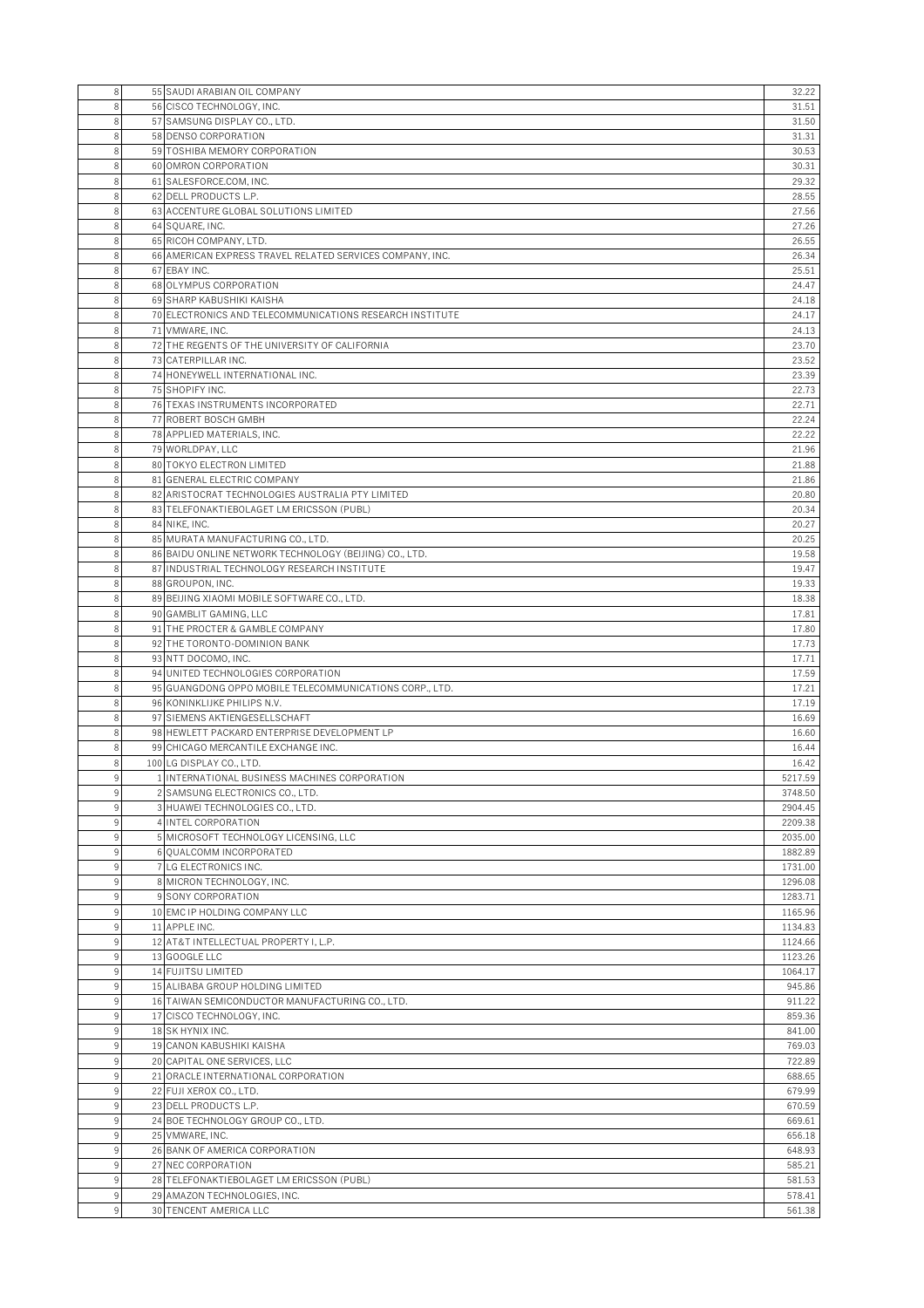| 9                 | 31 TOSHIBA MEMORY CORPORATION                                                                | 558.27           |
|-------------------|----------------------------------------------------------------------------------------------|------------------|
|                   | 32 SAP SE                                                                                    | 498.71           |
|                   | 33 SALESFORCE.COM, INC.                                                                      | 481.98           |
| 9                 | 34 ELECTRONICS AND TELECOMMUNICATIONS RESEARCH INSTITUTE                                     | 464.50           |
| 9                 | 35 NIPPON TELEGRAPH AND TELEPHONE CORPORATION                                                | 463.67           |
| $\mathbf{Q}$      | 36 KABUSHIKI KAISHA TOSHIBA                                                                  | 450.54           |
| 9                 | 37 PANASONIC INTELLECTUAL PROPERTY MANAGEMENT CO., LTD.                                      | 442.40           |
|                   | 38 HEWLETT PACKARD ENTERPRISE DEVELOPMENT LP                                                 | 421.14           |
| 9<br>9            | 39 TEXAS INSTRUMENTS INCORPORATED<br>40 GUANGDONG OPPO MOBILE TELECOMMUNICATIONS CORP., LTD. | 390.16<br>362.38 |
| 9                 | 41 SAMSUNG DISPLAY CO., LTD.                                                                 | 351.41           |
| 9                 | 42 WESTERN DIGITAL TECHNOLOGIES, INC.                                                        | 329.79           |
|                   | 43 SHARP KABUSHIKI KAISHA                                                                    | 327.93           |
| 9                 | 44 TOYOTA JIDOSHA KABUSHIKI KAISHA                                                           | 324.39           |
| 9                 | 45 T-MOBILE USA, INC.                                                                        | 311.48           |
| 9                 | 46 VERIZON PATENT AND LICENSING INC.                                                         | 309.29           |
| q                 | 47 ARM LIMITED                                                                               | 296.04           |
| q                 | 48 BEIJING XIAOMI MOBILE SOFTWARE CO., LTD.                                                  | 293.82           |
| 9                 | 49 HITACHI, LTD.                                                                             | 289.81           |
| 9                 | 50 MEDIATEK INC.                                                                             | 278.91           |
| 9                 | 51 WALMART APOLLO, LLC                                                                       | 278.85           |
| 9<br>$\mathsf{Q}$ | 52 COMMSCOPE TECHNOLOGIES LLC                                                                | 273.55           |
| 9                 | 53 SEIKO EPSON CORPORATION<br>54 ACCENTURE GLOBAL SOLUTIONS LIMITED                          | 257.78<br>254.21 |
| 9                 | 55 ADVANCED MICRO DEVICES, INC.                                                              | 253.42           |
| $\mathbf{Q}$      | 56 CITRIX SYSTEMS, INC.                                                                      | 248.18           |
| 9                 | 57 KYOCERA DOCUMENT SOLUTIONS INC.                                                           | 240.73           |
|                   | 58 MASTERCARD INTERNATIONAL INCORPORATED                                                     | 239.30           |
| 9                 | 59 HONEYWELL INTERNATIONAL INC.                                                              | 236.99           |
| 9                 | 60 RED HAT, INC.                                                                             | 234.92           |
| q                 | 61 ADOBE INC.                                                                                | 228.54           |
| q                 | 62 THE BOEING COMPANY                                                                        | 226.78           |
| q                 | 63 PAYPAL, INC.                                                                              | 224.73           |
| 9                 | 64 COMCAST CABLE COMMUNICATIONS, LLC                                                         | 222.88           |
| 9                 | 65 ZTE CORPORATION                                                                           | 218.30           |
| q                 | 66 BLACKBERRY LIMITED                                                                        | 215.23           |
| 9                 | 67 LENOVO (SINGAPORE) PTE. LTD.<br>68 VISA INTERNATIONAL SERVICE ASSOCIATION                 | 210.68<br>207.41 |
| 9                 | 69 EBAY INC.                                                                                 | 207.19           |
| 9                 | 70 NOKIA TECHNOLOGIES OY                                                                     | 198.37           |
| q                 | 71 SERVICENOW, INC.                                                                          | 198.31           |
| 9                 | 72 RICOH COMPANY, LTD.                                                                       | 194.55           |
| 9                 | 73 BROTHER KOGYO KABUSHIKI KAISHA                                                            | 186.11           |
| 9                 | 74 MURATA MANUFACTURING CO., LTD.                                                            | 182.51           |
| 9                 | 75 LG DISPLAY CO., LTD.                                                                      | 177.49           |
| 9                 | 76 FACEBOOK, INC.                                                                            | 174.63           |
| 9                 | 77 KYOCERA CORPORATION                                                                       | 171.67           |
| 9                 | 78 ADVANCED SEMICONDUCTOR ENGINEERING, INC.                                                  | 168.79           |
| 9                 | 79 JPMORGAN CHASE BANK, N.A.                                                                 | 165.21           |
| 9<br>q            | 80 INFINEON TECHNOLOGIES AG<br>81 AT&T MOBILITY II LLC                                       | 164.55<br>162.47 |
| 9                 | 82 OATH INC.                                                                                 | 161.73           |
| 9                 | 83 FANUC CORPORATION                                                                         | 159.62           |
| 9                 | 84 JOHNSON CONTROLS TECHNOLOGY COMPANY                                                       | 154.29           |
| 9                 | 85 SEMICONDUCTOR COMPONENTS INDUSTRIES, LLC                                                  | 152.24           |
| 9                 | 86 SUN PATENT TRUST                                                                          | 149.27           |
| 9                 | 87 SIEMENS AKTIENGESELLSCHAFT                                                                | 148.51           |
| 9                 | 88 THE TORONTO-DOMINION BANK                                                                 | 145.69           |
| 9                 | 89 MITSUBISHI ELECTRIC CORPORATION                                                           | 144.48           |
| 9                 | 90 FORD GLOBAL TECHNOLOGIES, LLC                                                             | 144.39           |
| 9                 | 91 KONICA MINOLTA, INC.                                                                      | 144.26           |
| 9                 | 92 INTERDIGITAL PATENT HOLDINGS, INC.                                                        | 144.24           |
| 9<br>9            | 93 SAMSUNG ELECTRO-MECHANICS CO., LTD.<br>94 FG INNOVATION COMPANY LIMITED                   | 143.93<br>143.63 |
| 9                 | 95 JUNIPER NETWORKS, INC.                                                                    | 142.96           |
| $\mathsf{Q}$      | 96 NTT DOCOMO, INC.                                                                          | 140.81           |
| 9                 | 97 ROVI GUIDES, INC.                                                                         | 140.64           |
| 9                 | 98 GENERAL ELECTRIC COMPANY                                                                  | 140.28           |
| 9                 | 99 TOSHIBA TEC KABUSHIKI KAISHA                                                              | 139.26           |
| 9                 | 100 BAIDU ONLINE NETWORK TECHNOLOGY (BEIJING) CO., LTD.                                      | 138.66           |
| 11                | 1 TOYOTA JIDOSHA KABUSHIKI KAISHA                                                            | 2383.00          |
| 11                | 2 FORD GLOBAL TECHNOLOGIES, LLC                                                              | 1130.31          |
| 11                | 3 HYUNDAI MOTOR COMPANY                                                                      | 895.07           |
| 11                | 4 KIA MOTORS CORPORATION                                                                     | 890.87           |
| 11<br>11          | 5 INTERNATIONAL BUSINESS MACHINES CORPORATION<br>6 HONDA MOTOR CO., LTD.                     | 756.98<br>752.06 |
|                   |                                                                                              |                  |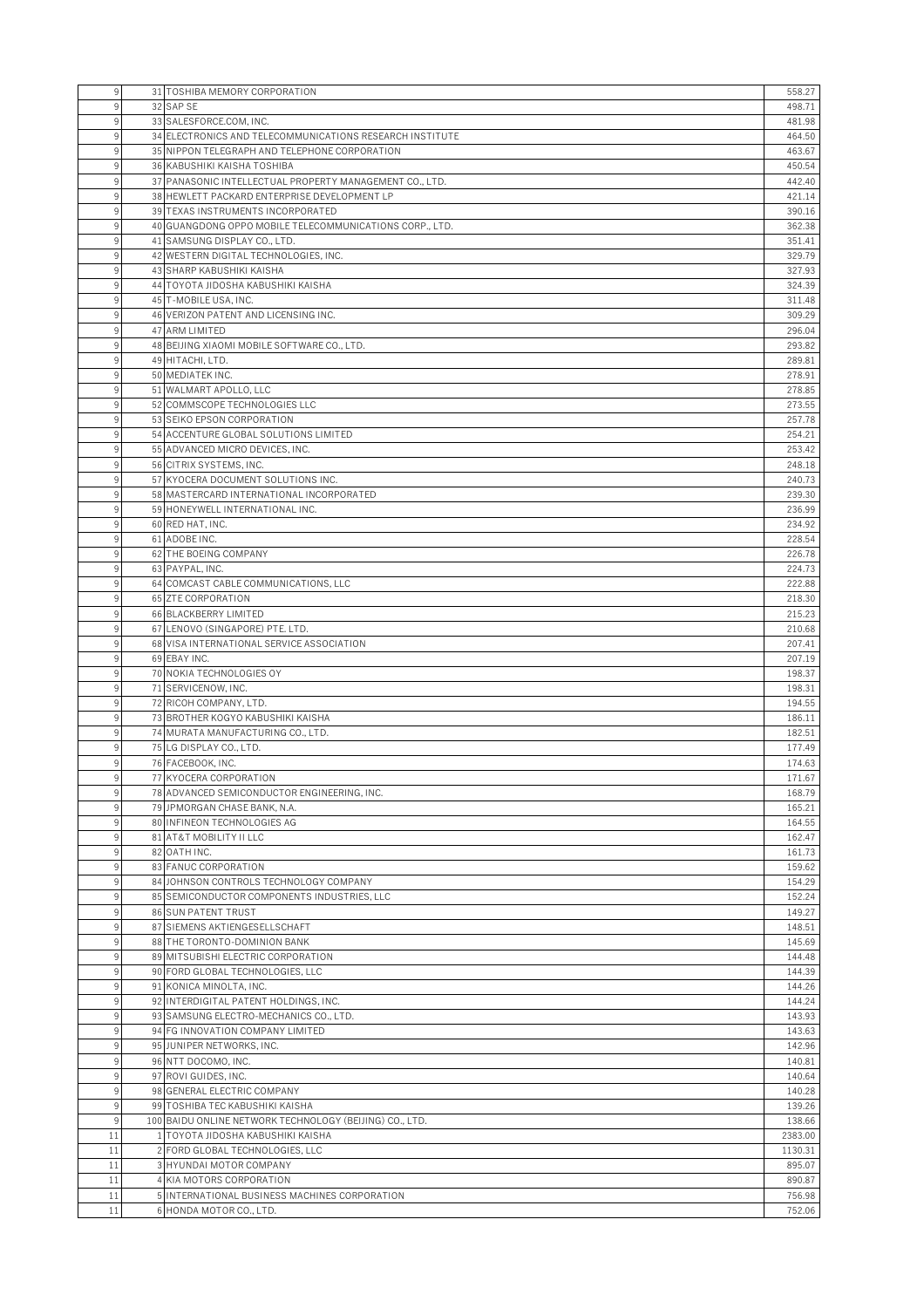| 11       | 7 SAMSUNG ELECTRONICS CO., LTD.                                                        | 719.49           |
|----------|----------------------------------------------------------------------------------------|------------------|
| 11       | 8 LG ELECTRONICS INC.                                                                  | 664.41           |
| 11<br>11 | 9 GM GLOBAL TECHNOLOGY OPERATIONS LLC                                                  | 543.55           |
| 11       | 10 SONY CORPORATION<br>11 MICROSOFT TECHNOLOGY LICENSING, LLC                          | 405.04<br>369.51 |
| 11       | 12 DENSO CORPORATION                                                                   | 365.46           |
| 11       | 13 THE BOEING COMPANY                                                                  | 359.15           |
| 11       | 14 CANON KABUSHIKI KAISHA                                                              | 328.12           |
| 11       | 15 PANASONIC INTELLECTUAL PROPERTY MANAGEMENT CO., LTD.                                | 327.20           |
| 11       | 16 NEC CORPORATION                                                                     | 307.46           |
| 11       | 17 APPLE INC.                                                                          | 274.14           |
| 11       | 18 ROBERT BOSCH GMBH                                                                   | 252.52           |
| 11<br>11 | 19 INTEL CORPORATION<br>20 GOOGLE LLC                                                  | 252.19<br>244.16 |
| 11       | 21 FUJITSU LIMITED                                                                     | 226.94           |
| 11       | 22 HONEYWELL INTERNATIONAL INC.                                                        | 220.89           |
| 11       | 23 BAIDU ONLINE NETWORK TECHNOLOGY (BEIJING) CO., LTD.                                 | 198.40           |
| 11       | 24 BAYERISCHE MOTOREN WERKE AKTIENGESELLSCHAFT                                         | 188.64           |
| 11       | 25 MAZDA MOTOR CORPORATION                                                             | 185.01           |
| 11       | 26 BOE TECHNOLOGY GROUP CO., LTD.                                                      | 181.59           |
| 11       | 27 HERE GLOBAL B.V.                                                                    | 180.85           |
| 11<br>11 | 28 HUAWEI TECHNOLOGIES CO., LTD.<br>29 JOHNSON CONTROLS TECHNOLOGY COMPANY             | 179.65<br>177.46 |
| 11       | 30 QUALCOMM INCORPORATED                                                               | 169.26           |
| 11       | 31 VOLKSWAGEN AKTIENGESELLSCHAFT                                                       | 166.86           |
| 11       | 32 CONTINENTAL AUTOMOTIVE GMBH                                                         | 163.44           |
| 11       | 33 FUJI XEROX CO., LTD.                                                                | 163.37           |
| 11       | 34 SZ DJI TECHNOLOGY CO., LTD.                                                         | 160.51           |
| 11       | 35 FUJIFILM CORPORATION                                                                | 160.32           |
| 11       | 36 AISIN SEIKI KABUSHIKI KAISHA                                                        | 156.67           |
| 11       | 37 CNH INDUSTRIAL AMERICA LLC                                                          | 153.50           |
| 11<br>11 | 38 SEIKO EPSON CORPORATION<br>39 TENCENT TECHNOLOGY (SHENZHEN) COMPANY LIMITED         | 152.78<br>143.63 |
| 11       | 40 ALIBABA GROUP HOLDING LIMITED                                                       | 141.42           |
| 11       | 41 ADOBE INC.                                                                          | 139.39           |
| 11       | 42 CAPITAL ONE SERVICES, LLC                                                           | 135.22           |
| 11       | 43 WALMART APOLLO, LLC                                                                 | 132.28           |
| 11       | 44 LYFT, INC.                                                                          | 129.45           |
| 11       | 45 ZOOX, INC.                                                                          | 129.18           |
| 11       | 46 AUDI AG                                                                             | 128.82           |
| 11<br>11 | 47 NIPPON TELEGRAPH AND TELEPHONE CORPORATION<br>48 AT&T INTELLECTUAL PROPERTY I, L.P. | 123.97<br>123.50 |
| 11       | 49 KABUSHIKI KAISHA TOSHIBA                                                            | 123.24           |
| 11       | 50 OTIS ELEVATOR COMPANY                                                               | 122.95           |
| 11       | 51 VOLVO CAR CORPORATION                                                               | 116.99           |
| 11       | 52 SUBARU CORPORATION                                                                  | 115.54           |
| 11       | 53 DEERE & COMPANY                                                                     | 115.53           |
| 11       | 54 FANUC CORPORATION                                                                   | 112.13           |
| 11       | 55 CATERPILLAR INC.                                                                    | 111.28           |
| 11<br>11 | 56 UBER TECHNOLOGIES, INC.<br>57 OLYMPUS CORPORATION                                   | 109.50<br>104.26 |
| 11       | 58 MANDO CORPORATION                                                                   | 103.59           |
| 11       | 59 GM CRUISE HOLDINGS LLC                                                              | 103.22           |
| 11       | 60 OMRON CORPORATION                                                                   | 103.19           |
| 11       | 61 NISSAN NORTH AMERICA, INC.                                                          | 102.49           |
| 11       | 62 MAGNA ELECTRONICS INC.                                                              | 99.86            |
| 11       | 63 BAIDU USA LLC                                                                       | 96.38            |
| 11       | 64 ELECTRONICS AND TELECOMMUNICATIONS RESEARCH INSTITUTE                               | 94.78            |
| 11<br>11 | 65 SONY INTERACTIVE ENTERTAINMENT INC.<br>66 MAGIC LEAP. INC.                          | 94.35<br>93.60   |
| 11       | 67 HITACHI AUTOMOTIVE SYSTEMS, LTD.                                                    | 92.55            |
| 11       | 68 KOITO MANUFACTURING CO., LTD.                                                       | 90.69            |
| 11       | 69 WAYMO LLC                                                                           | 88.74            |
| 11       | 70 MICRON TECHNOLOGY, INC.                                                             | 88.61            |
| 11       | 71 SUMITOMO RUBBER INDUSTRIES, LTD.                                                    | 88.56            |
| 11       | 72 KOMATSU LTD.                                                                        | 88.16            |
| 11       | 73 HYUNDAI MOBIS CO., LTD.                                                             | 84.39            |
| 11<br>11 | 74 DENSO TEN LIMITED                                                                   | 81.39            |
| 11       | 75 MOBILEYE VISION TECHNOLOGIES LTD.<br>76 JTEKT CORPORATION                           | 80.39<br>79.73   |
| 11       | 77 NVIDIA CORPORATION                                                                  | 79.16            |
| 11       | 78 MITSUBISHI ELECTRIC CORPORATION                                                     | 78.86            |
| 11       | 79 BEIJING XIAOMI MOBILE SOFTWARE CO., LTD.                                            | 78.83            |
|          |                                                                                        |                  |
| 11       | 80 HITACHI, LTD.                                                                       | 78.25            |
| 11<br>11 | 81 APTIV TECHNOLOGIES LIMITED<br>82 FACEBOOK TECHNOLOGIES, LLC                         | 75.51<br>73.34   |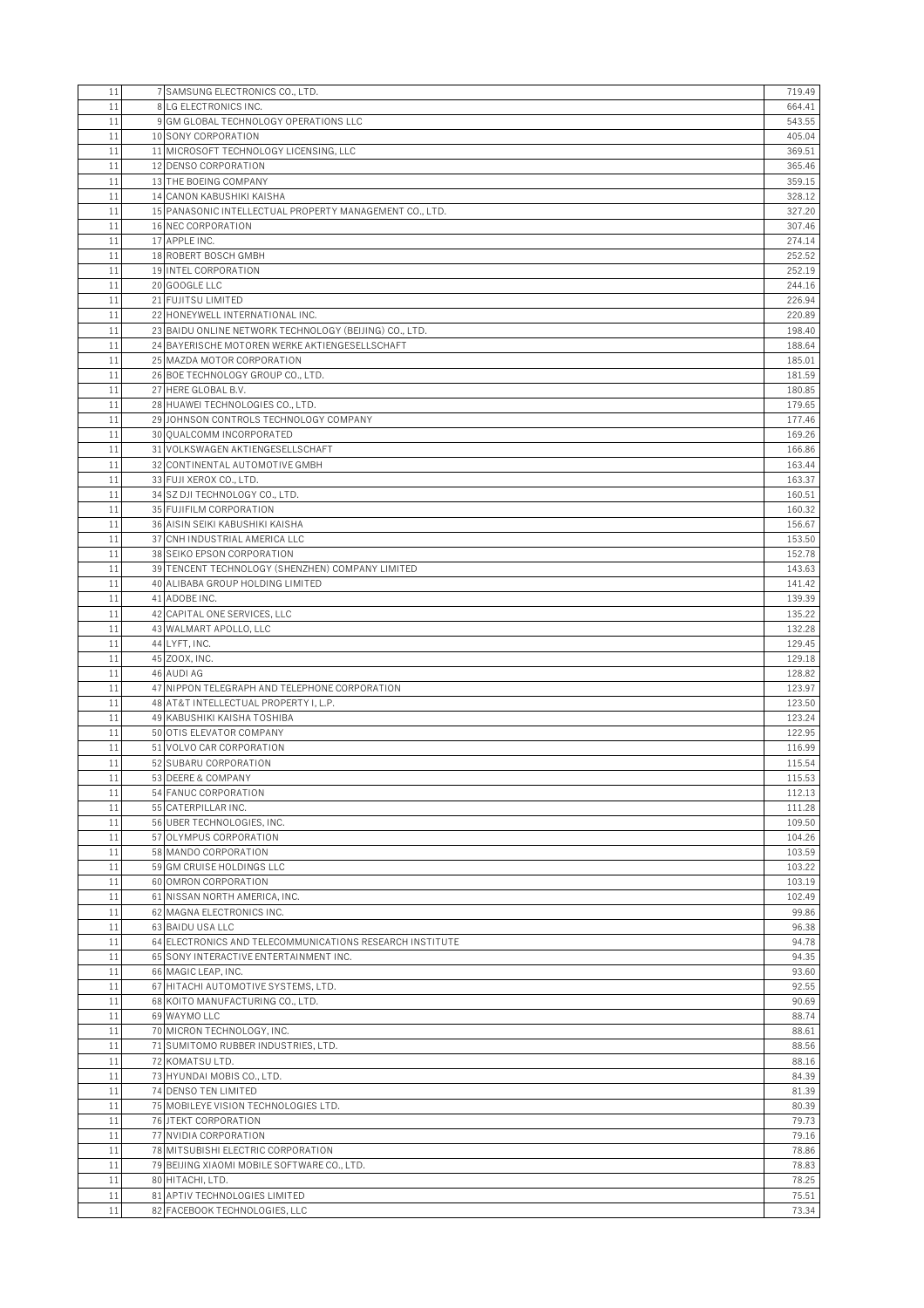| 11       | 83 YAZAKI CORPORATION                                                            | 71.02            |
|----------|----------------------------------------------------------------------------------|------------------|
| 11       | 84 VERIZON PATENT AND LICENSING INC.                                             | 69.12            |
| 11       | 85 AIRBUS OPERATIONS GMBH                                                        | 68.91            |
| 11       | 86 SHIMANO INC.                                                                  | 68.25            |
| 11       | 87 SAUDI ARABIAN OIL COMPANY                                                     | 67.81            |
| 11       | 88 GUANGDONG OPPO MOBILE TELECOMMUNICATIONS CORP., LTD.                          | 66.90            |
| 11       | 89 AMAZON TECHNOLOGIES, INC.                                                     | 64.54            |
| 11       | 90 SHARP KABUSHIKI KAISHA                                                        | 63.28            |
| 11       | 91 INDUSTRIAL TECHNOLOGY RESEARCH INSTITUTE                                      | 62.82            |
| 11       | 92 CATERPILLAR PAVING PRODUCTS INC.                                              | 60.92            |
| 11       | 93 TOBILAB                                                                       | 60.18            |
| 11       | 94 DR. ING. H.C. F. PORSCHE AKTIENGESELLSCHAFT                                   | 59.49            |
| 11       | 95 KONE CORPORATION                                                              | 58.55            |
| 11       | 96 NIKE, INC.                                                                    | 58.50            |
| 11<br>11 | 97 BEIJING DIDI INFINITY TECHNOLOGY AND DEVELOPMENT CO., LTD.<br>98 EBAY INC.    | 58.22<br>57.69   |
| 11       |                                                                                  |                  |
| 11       | 99 KYOCERA DOCUMENT SOLUTIONS INC.<br>100 TOYOTA BOSHOKU KABUSHIKI KAISHA        | 57.61<br>57.50   |
| 13       | 1 SAUDI ARABIAN OIL COMPANY                                                      | 506.03           |
| 13       | 2 TOYOTA JIDOSHA KABUSHIKI KAISHA                                                | 491.82           |
| 13       | 3 SAMSUNG ELECTRONICS CO., LTD.                                                  | 358.74           |
| 13       | 4 INTERNATIONAL BUSINESS MACHINES CORPORATION                                    | 341.38           |
| 13       | 5 LG CHEM, LTD.                                                                  | 321.55           |
| 13       | 6 APPLIED MATERIALS, INC.                                                        | 298.11           |
| 13       | 7 TOKYO ELECTRON LIMITED                                                         | 283.89           |
| 13       | 8 HYUNDAI MOTOR COMPANY                                                          | 247.82           |
| 13       | 9 KIA MOTORS CORPORATION                                                         | 243.90           |
| 13       | 10 TAIWAN SEMICONDUCTOR MANUFACTURING CO., LTD.                                  | 241.27           |
| 13       | 11 KING FAHD UNIVERSITY OF PETROLEUM AND MINERALS                                | 199.83           |
| 13       | 12 BASF SE                                                                       | 197.11           |
| 13       | 13 LG ELECTRONICS INC.                                                           | 172.80           |
| 13       | 14 FUJIFILM CORPORATION                                                          | 172.19           |
| 13       | 15 FORD GLOBAL TECHNOLOGIES, LLC                                                 | 155.21           |
| 13       | 16 SHIN-ETSU CHEMICAL CO., LTD.                                                  | 154.26           |
| 13       | 17 CANON KABUSHIKI KAISHA                                                        | 144.69           |
| 13       | 18 NGK INSULATORS, LTD.                                                          | 142.14           |
| 13<br>13 | 19 PANASONIC INTELLECTUAL PROPERTY MANAGEMENT CO., LTD.<br>20 THE BOEING COMPANY | 140.12<br>138.95 |
| 13       | 21 KABUSHIKI KAISHA TOSHIBA                                                      | 134.71           |
| 13       | 22 GM GLOBAL TECHNOLOGY OPERATIONS LLC                                           | 120.46           |
| 13       | 23 MITSUBISHI CHEMICAL CORPORATION                                               | 115.73           |
| 13       | 24 DOW GLOBAL TECHNOLOGIES LLC                                                   | 111.02           |
| 13       | 25 AGC INC.                                                                      | 107.85           |
| 13       | 26 HONDA MOTOR CO., LTD.                                                         | 107.15           |
| 13       | 27 FUJI XEROX CO., LTD.                                                          | 106.32           |
| 13       | 28 UNITED TECHNOLOGIES CORPORATION                                               | 103.51           |
| 13       | 29 CORNING INCORPORATED                                                          | 103.26           |
| 13       | 30 HONEYWELL INTERNATIONAL INC.                                                  | 103.15           |
| 13       | 31 DENSO CORPORATION                                                             | 100.40           |
| 13       | 32 INTEL CORPORATION                                                             | 98.18            |
| 13       | 33 CATERPILLAR INC.                                                              | 96.76            |
| 13       | 34 SEIKO EPSON CORPORATION                                                       | 96.12            |
| 13<br>13 | 35 HUAWEI TECHNOLOGIES CO., LTD.                                                 | 94.95            |
| 13       | 36 KOKUSAI ELECTRIC CORPORATION<br>37 ROLLS-ROYCE PLC                            | 92.32<br>91.30   |
| 13       | 38 SABIC GLOBAL TECHNOLOGIES B.V.                                                | 89.95            |
| 13       | 39 EXXONMOBIL CHEMICAL PATENTS INC.                                              | 88.87            |
| 13       | 40 CHEVRON PHILLIPS CHEMICAL COMPANY LP                                          | 87.83            |
| 13       | 41 DAIKIN INDUSTRIES, LTD.                                                       | 82.72            |
| 13       | 42 MICROSOFT TECHNOLOGY LICENSING, LLC                                           | 81.38            |
| 13       | 43 3M INNOVATIVE PROPERTIES COMPANY                                              | 81.21            |
| 13       | 44 THE REGENTS OF THE UNIVERSITY OF CALIFORNIA                                   | 80.81            |
| 13       | 45 EXXONMOBIL RESEARCH AND ENGINEERING COMPANY                                   | 80.34            |
| 13       | 46 SAMSUNG DISPLAY CO., LTD.                                                     | 79.92            |
| 13       | 47 GENERAL ELECTRIC COMPANY                                                      | 79.44            |
| 13       | <b>48 TDK CORPORATION</b>                                                        | 78.69            |
| 13       | <b>49 FUJITSU LIMITED</b>                                                        | 77.43            |
| 13       | 50 MICRON TECHNOLOGY, INC.                                                       | 77.00            |
| 13       | 51 SUMITOMO ELECTRIC INDUSTRIES, LTD.                                            | 76.65            |
| 13       | 52 MASSACHUSETTS INSTITUTE OF TECHNOLOGY                                         | 72.87            |
| 13       | 53 INDUSTRIAL TECHNOLOGY RESEARCH INSTITUTE                                      | 72.16            |
| 13       | 54 ARKEMA FRANCE                                                                 | 71.69            |
| 13<br>13 | 55 BOE TECHNOLOGY GROUP CO., LTD.<br>56 SONY CORPORATION                         | 71.26<br>70.29   |
| 13       | 57 VERSUM MATERIALS US, LLC                                                      | 69.84            |
| 13       | 58 TOSHIBA MEMORY CORPORATION                                                    | 68.85            |
|          |                                                                                  |                  |